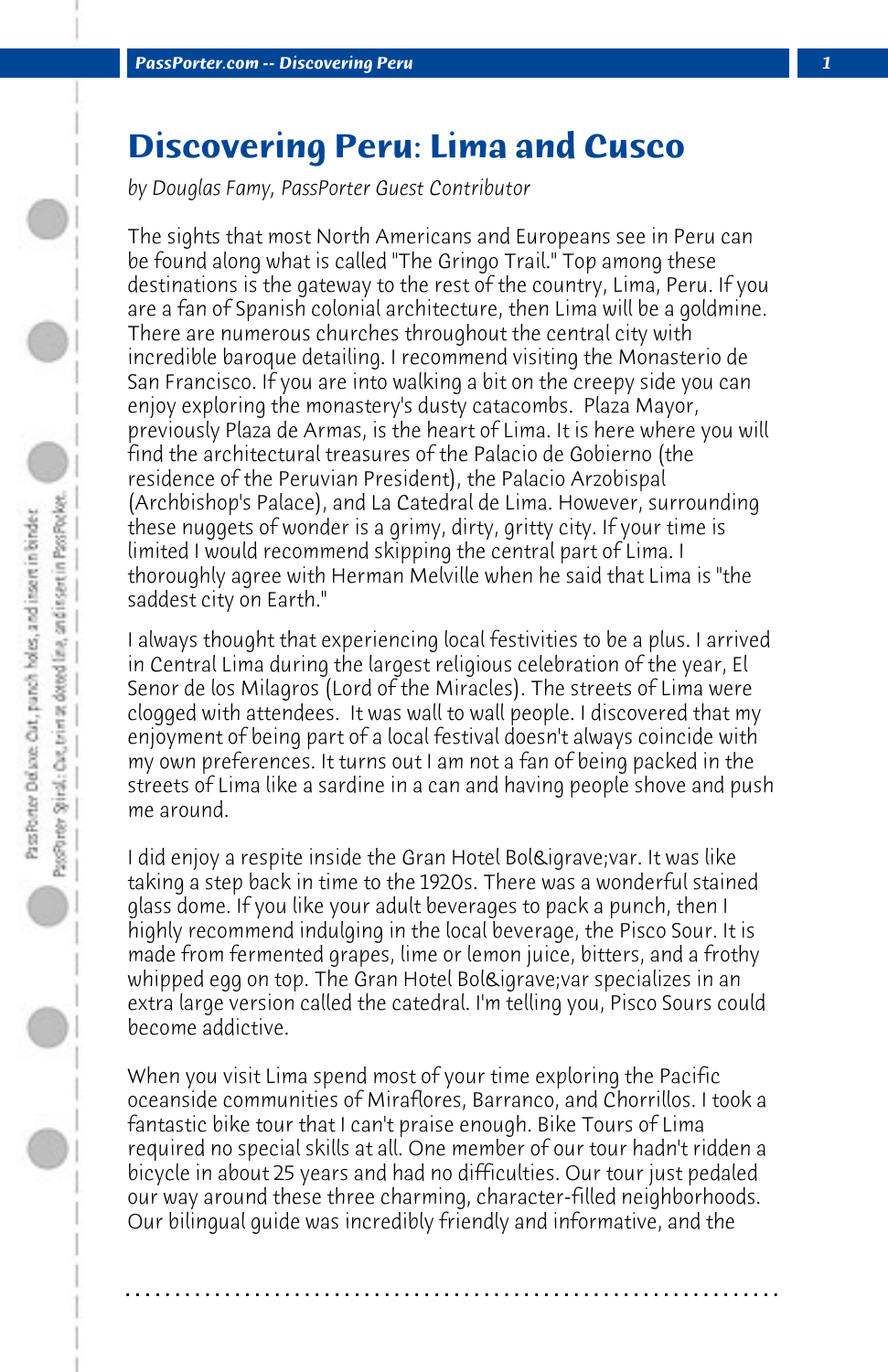public parks and green spaces were so much fun to discover.

Lima is considered a culinary capitol of South America. It is especially known for ceviche. Ceviche is a dish of seafood that is "cooked" by the chemical reaction that takes place by mixing the seafood with citrus juice. I was lucky enough to enjoy some really memorable meals. If you are a foodie, then you want to make a visit to Miraflores in Lima.

Cusco was the "navel of the world" to the Incas. It was the spiritual center and source of life for their civilization. Cusco is spelled a variety of different ways, primarily because the Incas did not have a written form of language. The spelling is based on Spaniards' interpretation of the Quechua language that they heard in the 16th century. Frequently you will see the city spelled as Cuzco, Qosqo or Qosq'o. If you decide to visit one of the newly-named New Seven Wonders of the World, Machu Picchu, you will undoubtedly be paying a visit to Cusco.

Cusco may serve as a home base for not only Machu Picchu but to explore other fascinating archeological sites in the region known as the Sacred Valley. If you are in the area on a Sunday, you can enjoy the energy of the local market of Pisac. Other sites in the area include the terraces of Moray, the salt pans of Salinas, and the archeological sites of Saqsaywaman, Q'enqo, Pukapukara, Tambomachay, and the Ollantaytambo ruins.

I found Cusco's old city incredibly charming. I will never forget my night climbing uphill through cobblestone streets to reach the San Blas neighborhood, only to misread my menu and order a pricey bottle of Peruvian wine. The streets were lined with artisan shops selling well-crafted Peruvian wares. In fact, if shopping is your thing, then Cusco is the mecca for shoppers in Peru. I have never seen so many shops ranging from incredible hand-made treasures to ticky-tacky souvenirs.

I was treated to a personally guided tour of the most beautiful church in Cusco, Iglesia de la Compañía de Jesús. The Jesuits were not in favor at the time of the settling of Peru by the Spaniards. While the city's immense La Catedral was incredibly wide, the Jesuits decided not to be outdone and made their church the highest. My student guide told me stories to illustrate the incredible altar, and he took me down into the catacombs, up into the choir lofts, and left no nook or cranny unearthed.

As I said, La Catedral, the city's main cathedral, is immense and all I could think of was how dramatic this place was. Definitely step in to see the innumerable examples of the Cusco School of Art. My favorite was

**. . . . . . . . . . . . . . . . . . . . . . . . . . . . . . . . . . . . . . . . . . . . . . . . . . . . . . . . . . . . . . . . . .**